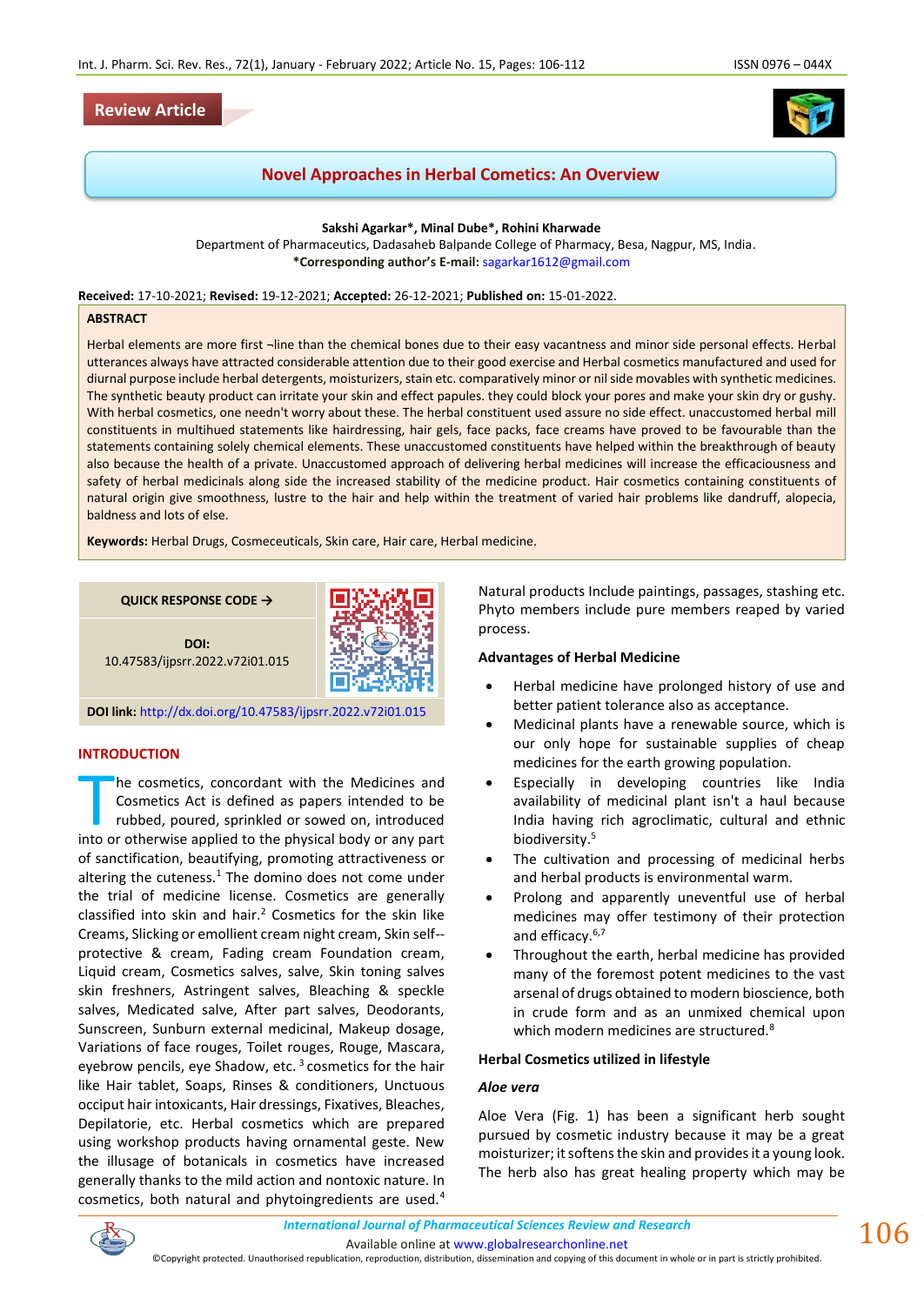utilised to treat rashes, cuts, wound, sunburn and other skin issues.



**Figure 1:** *Aloe vera* plant Image

#### **Avocado**

The avocado (Fig. 2) oil has a rare vitamin D, known as the sun-ray nutrient which can nourish the skin. The oil has unusual property that infiltrates through the dermis and epidermis effectively to rejuvenate the skin from the inside. For those who have been denied of sunlight because of sickness, this herb proves to be a boon.



**Figure 2:** Avocado Fruit Image

## **Almond oil**

The almond oil (Fig 3) is one of the most secure oil that can be used in cosmetic products, since it has the less acidic reaction than any other oil. The oil has been utilized for skin protection against the dry and warm environment of desert regions. Almonds have special property to brighten the skin which is utilized in fairness creams.



**Figure 3:** Almond Oil and Dry almond fruit

## **Henna**

Henna (Fig 4) has been used for quite a long time to dye hair and skin on hands and feet, especially of women. Henna is the most secure dye, which other then enhancing the appearance, also has therapeutic property to give hair a shiny, healthy look. The tattoos of henna do not have any results on skin either.



**Figure 4:** Henna leaves Image

#### **Sandalwood**

Sandalwood (Fig 5) is used in cosmetic products to renew and revive dull skin. Sandalwood paste is known not only to have therapeutic powers to heal skin issues, but also a glow to the skin which is unequaled by any other product. Sandalwood is also utilized for face packs and scrubs.





#### **Saffron**

Saffron (Fig 6) was viewed as quite possibly the most beneficial herbs for skin ailments and cleansing of skin by ancient Indian physician Charaka. The herb is utilized in cosmetics in production of fairness creams, cleansers and anti-blemish lotions.



**Figure 6:** Saffron herb Image

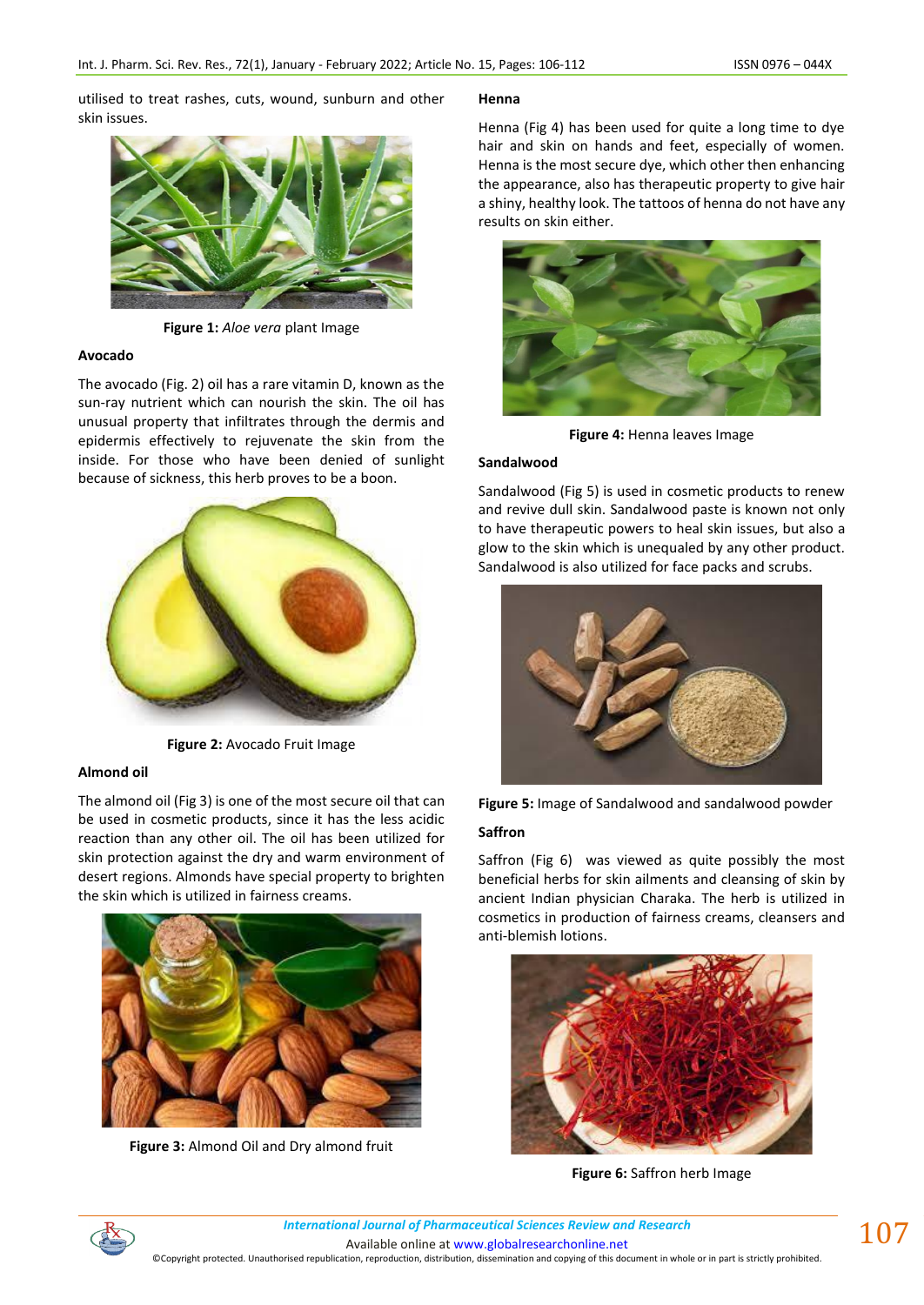#### **Neem**

The antifungal, antibacterial and detoxifying property of Neem has seen its broad use in production of moisturizers, creams, toothpastes, soaps, shampoos and many more. Many medicinal dermatology products prescribed for irritated skin, dermatitis and psoriasis contain Neem. It is also utilized in anti-ageing products.

### **Green Tea**

Green tea (Fig. 8) is tea made solely with the leaves of Camellia sinensis belonging to family Theaceae Whether applied topically or consumed as a potable or nutritive supplement, green tea is a premiere skin protectant. It protects against direct damage to the cell and middleoftheroaders inflammation. Studies suggest that the catechins in green tea are some 20 times stronger in their antioxidant powers than yea vitamin E.

### **Turmeric**

Turmeric (Fig. 9) Curcuma longa is a rhizomatous *Herbacessential oilsus* immortal shop of the life family Zingiberaceae. Turmeric is used in multiple fetes of Hindus. Especially in Hindu marriage grooms would rub with turmeric on their bodies for glowing look. New born babies also rubbed with turmeric on their forepart for good luck. Traditionally women rub turmeric on their cheeks to produce a natural golden illumination.

### **Herbal cosmetics for skin**

Herbal cosmetics are formulated, using different ornamental members to make the bottom during which one or other herbal members are used to cure variegated skin troubles. Herbal cosmetics are the products during which flavourings are used in crude or passage form. Herbal cosmetics are generally classified into a dry skin, sensitive skin and unctuous skin. Generally in dry skin some flavourings are used like aloevera, Rubia Cardifolia (Manjista), Triphla, Tulsi, Glycerihza glabra in vegetable painting. Banana and avocado pulp is that the sporty fruit mask for a dry skin.<sup>9</sup> Avocados are an excellent source of biotin, which is a member of the B complex vitamin vitamins. Biotin is understood to support preclude dry skin when applied topically. It also can help preclude brittle hair and nails. In sensitive skin Usheero, turmeric, Triphala, Azadirecta indica mustaka, Nimba in copra painting, lavender tea calendula this flavourings are generally used. Also used pineapple pulp as a fruit mask which helps to get unburden of dead cells from the face and leaves us with clean and glowing skin. for slithery skin generally the Tulsi, Idhora, Nimba, turmeric, honey and sandalwood. Strawberry and papaya pulp is employed in unctuous skin as a fruit mask. Rich in vitamin C, these fruits are hourly used to make excellent face masks to fight unctuous skin, also as nourish and revitalize your skin.<sup>10</sup> Strawberries are acidic in nature and this is hourly effective to get unburden of the surplusage sebum on skin. Details of marketed herbal formulation for skin describe in **Table 1.** 

## **Table 1:** Marketed herbal formulation for Skin care.

| Sr.<br>No. | <b>Types of</b><br><b>Skin</b> | <b>Marketed</b><br>Preparation | <b>Herbs</b>               | <b>Dosage</b><br><b>Form</b> | <b>Brand Name</b>                           |
|------------|--------------------------------|--------------------------------|----------------------------|------------------------------|---------------------------------------------|
|            | For Dry Skin                   | Face Cream                     | Papaya                     | Emulsion                     | Gayatri Papaya and Strawberry cold<br>Cream |
| 1.         |                                |                                | Cucumber                   | Suspension                   | Dr. Jain's forest cucumber                  |
|            |                                | Face Scrub                     | Aloevera                   | Gel                          | Aloe indica face scrub                      |
|            |                                | <b>Essential Oil</b>           | Almond Oil                 | Oils                         | Dabur Almond Oil                            |
| 2.         |                                | Face Cream                     | <b>Turmeric Sandalwood</b> | Emulsion                     | Vicco Turmeric Cream                        |
|            | For Oily Skin                  | Face Wash                      | <b>Neem</b>                | Gel                          | Combi neem face wash                        |
|            | <b>For Sensitive</b>           | Face Wash                      | Rose                       | Emulsion                     | Patanjali Face Wash                         |
| 3.         | Cream                          | Face Cream                     | Aloevera                   | Lotion                       | Biotique Bio Aloe vera Face Cream           |

## **Herbal Cosmetics For Hair**

Herbal cosmetic is either natural treatment of the hair that absconds from the misusage of all types of beautifying products which if used monstrously has proved to be death for your hair in disguise. it's generally classified into hairdressing, hair ointment, hair colourants and purifier.<sup>11</sup> The hair canvases used for dressings and nourishing the hairs and beauty to appearance of hairs. This pilules is normally habituated to increase the expansion of hair and remains healthy. Ex. Arnica, shikakai.<sup>12</sup> Hair cataplasm features a stimulating effect upon the hair follicles. $^{13}$ 

they're generally scented with painting of rosemary etal. ascenes because it posses an honest stimulating property. Hair colourants are pilules which are used for the colouring of the hairs.<sup>14</sup> They enhances the Attractiveness s of slate hair. They are applied externally on the hair with help of scrape.<sup>15</sup> Ex. Lawsonia alba Lam.<sup>16</sup> Shampoo is preparation of surfactant in suitable form liquid, solid or maquillage, which when used under the condition specified will remove skin grease, dirt and skin debris from the hair shaft and pate without affecting hypercritically the hair, pate or health of the druggie.<sup>17</sup> Ex. Accacia concinna DC. Details of marketed herbal formulation for hair describe in **Table 2.** 

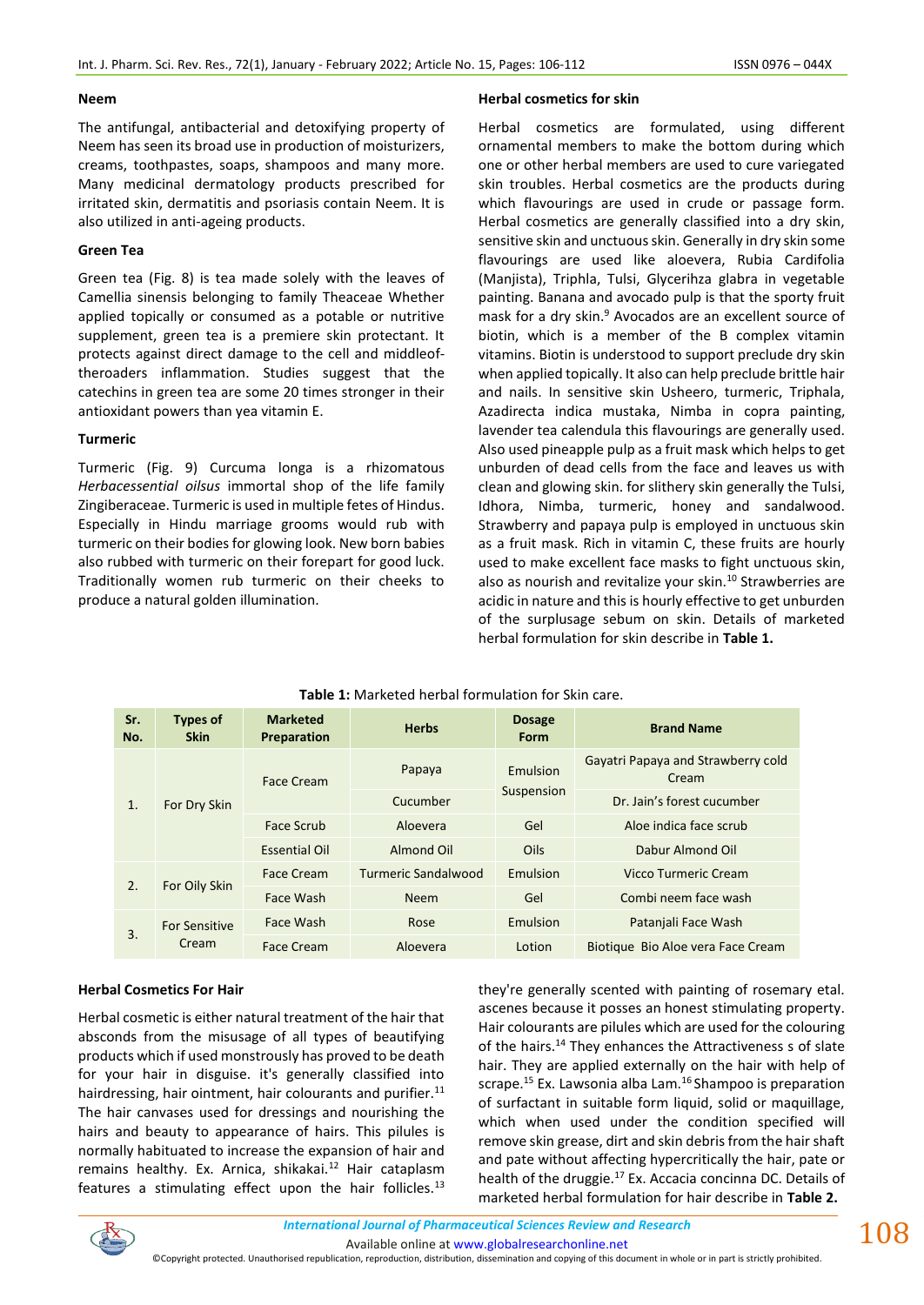| Sr. No. | <b>Marketed Preparation</b> | <b>Herbs</b>                     | <b>Dosage Form</b>    | <b>Brand Name</b>                                                      |
|---------|-----------------------------|----------------------------------|-----------------------|------------------------------------------------------------------------|
| 1.      | Hair Oil                    | <b>Rosemary Oil</b>              | <b>Essential Oils</b> | Mesmara Rosemary Essential Oil                                         |
|         |                             | Olive Oil                        |                       | Vihado Olive Essential Oil                                             |
| 2.      | Hair Shampoo                | <b>Shikakai</b>                  | <b>Viscous Liquid</b> | Khadi Herbal Shikakai Shampoo                                          |
|         |                             | Amalaki                          |                       | Charm and Glow Amla Aritha shampoo                                     |
| 3.      | Hair Gel                    | Aloevera                         | Gel                   | Ayurvedic Aloevera Nourishing Hair Gel                                 |
|         |                             | Jaswand                          |                       | Gayatri Jaswand Hair Gel                                               |
|         | <b>Hair Conditioner</b>     | Fenugreek and<br>Rajanigandha    |                       | Mantra Herbal Solutions Fenugreek And Rajanigandha<br>Hair conditioner |
| 4.      |                             | <b>Bhringraj And</b><br>Shikakai | Liquid                | <b>Forest Essential Hair conditioner</b>                               |
| 5.      | Hair colour                 | Heena                            | Powder                | Biotique Boi Heena Fresh Powder                                        |

### **Table 2:** Marketed herbal formulation for Hair care

## **Herbal Cosmetics For Dentrifrices**

The herbal dentifrices are available in several formulations like toothpaste, tooth powder, mouthwashes etc. Plaques are often removed by effective toothpaste and toothpowder thanks to the presences of ingredients which possess the antibacterial, antiseptic property and it also gives fresh and funky feeling.<sup>18,19</sup> Dentifrice are often used as prophylactic cosmetic for tooth to stop cavity and bad

breath.<sup>20</sup> Dentifrice are often prepared by synthetic and herbal ingredients now a days herbal formulation are high in demand thanks to its efficiency to avoid the side effects in comparison with synthetic formulations. Tooth paste and tooth powders are supported its abrasive property, the paste and powder applied on the tooth to rub against the tooth which helps to get rid of the deposited food debris and minerals from tooth. Details of marketed herbal formulation for dentrifrices describe in **Table 3.** 

| Sr no. | <b>Marketed preparation</b> | <b>Herbs</b>                                           | Dosage form | <b>Brand name</b>                  |
|--------|-----------------------------|--------------------------------------------------------|-------------|------------------------------------|
| 1.     | Toothpaste                  | Katha<br>Kapur<br>Lavang<br>Elaichi<br>Alum<br>Menthol | Paste       | Herbodent<br>Toothpaste            |
| 2.     | Tooth powder                | <b>Babool</b>                                          | Powder      | Dabur Babool                       |
| 3.     | Mouthwashes                 | Fennel<br>Mint                                         | Solution    | Himalaya active<br>fresh mouthwash |

## **Table 3:** Marketed herbal formulation for Dentrifrices

#### **Novel Approaches For Cosmeceuticals**

Ordinarily used cosmetics have low affinity to the skin and have smallest percutaneous enthrallment. The conventional cosmetics show little effectiveness as cosmeceuticals. Unheard of invention has shown unconvincing potentiality for perfecting the effectiveness and efficacy of delivery of nutraceuticals and bioactive melds. Ongoing advances in nanotechnology show their vow as possible cosmetics for lousily resolvable, lousily absorbed, and labile herbal passages and phytochemicals.<sup>21</sup> An innovative methodology can perfect both the aesthetics and performance of a embellishing product. The usage of unheard of approaches can also perfect its sufficiency with unceasing action of sauces on the natural body. The voice and choice of way to deal with be operated for herbal cosmetics will depend upon the purpose of cap ( i.e., for topical or systemic effect; integral plots of physic or sauce passage resemblant as hydrophilic or hydrophobic; skin characteristics of a system like permeability and charges; degree of biodegradability, biocompatibility, venom; release profile, size of the product take.<sup>22,23</sup>



©Copyright protected. Unauthorised republication, reproduction, distribution, dissemination and copying of this document in whole or in part is strictly prohibited.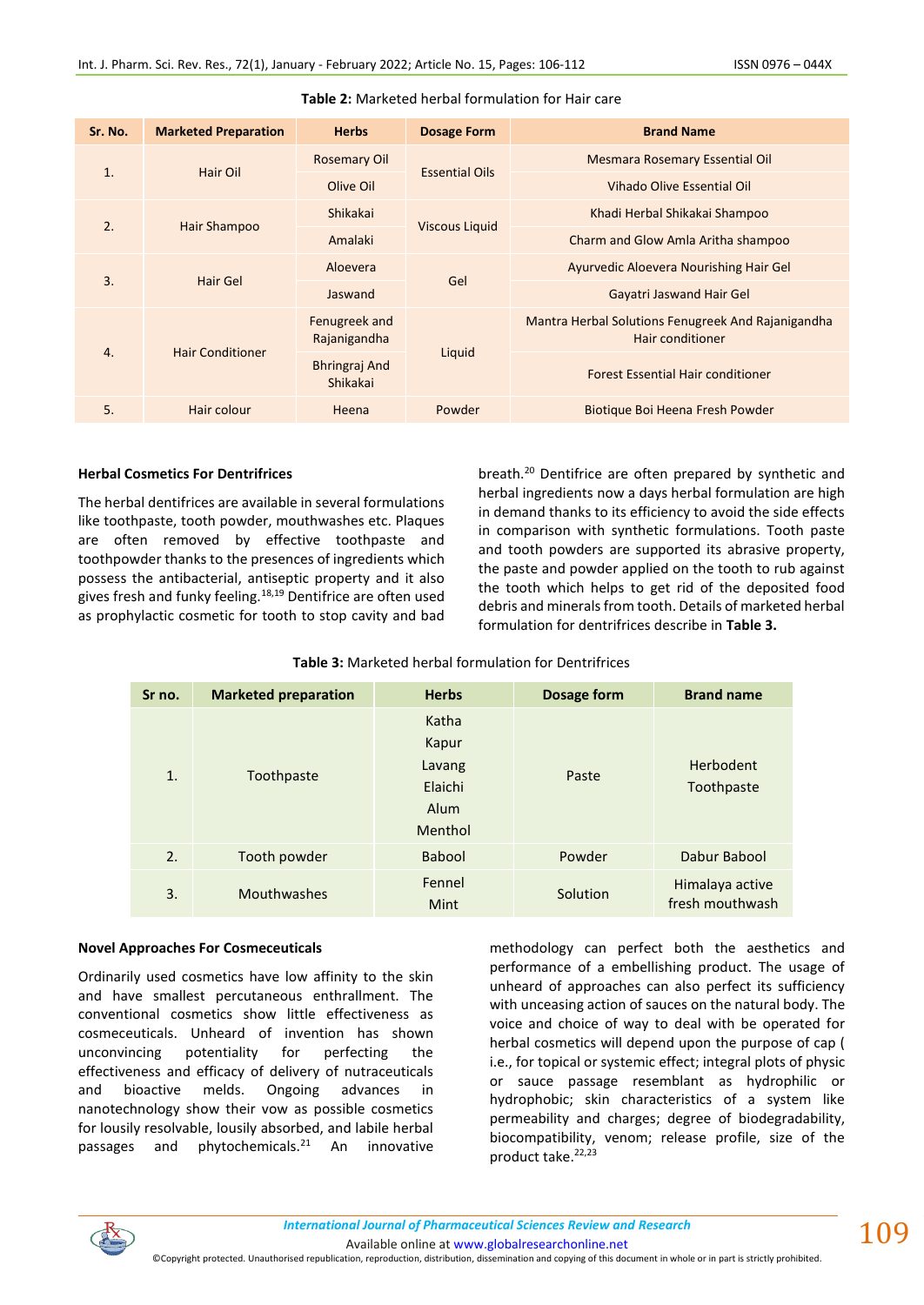

 **Figure 7:** Schematic views of newer cosmetic approaches.

### **Liposomes**

Liposomes were discovered by Alec D Bangham in the 1960s at the Babraham Institute, University of Cambridge, and jibe of single or multiple concentric lipid bilayers summarizing an watery cube.<sup>24</sup> Liposomes reprise water and lipid resolvable pharmacologically and cosmetically active constituents. Amphiphilic and lipophilic substances can be consolidated into the lipid bilayer. empty liposomes are additionaly applied in the cosmetics as they increase the skin stickiness they can be cosmos for multi laminar and differ in size between 20 NM and two or three hundred micrometer. liposomes can be created from the same types of phospholipids constitute in cell membranes. Not all lipids in liposomes are naturally being, some are synthetic. Liposomes are atomic vesicles created of at least one concentric lipid bilayers, separated by an bedraggled medium. Hydrophilic substances are abstracted in the watery bay, while adsorbed lipophiles are fitted into the membrane. Liposomes are classified by their size, coloured laminae, and exterior charge. As to exterior charge, liposomes are classified as anionic, cationic or neutral. The liposomes abstract the disinfectants are global vesicles of0.055.0 μm. breadth which are freely floating in the inside. Liposome improves the factor solubility, biodistribution, bioavailability, invitro and in-vivo stability and fitted pharmacokinetics.<sup>25</sup>

#### **Niosome**

Niosomes are formed normally by non-ionic surfactant of the alkyl or dialkyl polyglycerol and cholesterol. It's used as implicit cure carriers comparable to liposomes. It improves the solubility and stability of pharmaceutical bits. They deliver targeting and controlled release of natural intermixtures. Niosomes offer certain advantages over liposomes as being stable as it's suitable to reprise different types of specifics, moneymaking and are different from liposomes.

## **Phytosomes**

A study was conducted by (Yanyu etal., 2006) in which he prepared silymarin phytosome and has shown its pharmacokinetics. Some of the studies have reported the better results produced by consuming ginkgo phytosome than the conventional gingko passage.<sup>26</sup> The word 'Phyto' signifies workshop and 'some' means cell such like. Phytosomes are little cell such like structures. Phytosome is a unprecedented type of wordings which contains the biologically active phytoconstituents of spice remove sophisticated with phospholipids that produce molecular complexes which is lipid workable.<sup>27</sup> It's a new developed and patented technology to incorporate water solvable phytoconstituents or standardized workshop passages into phospholipids to produce lipid compatible molecular complexes. In certain literature it a Is also related as ribosomes.

Phytosomes are regularized passage or filtered zone Sophisticated with phospholipids for a superior bioavailability and enhanced exertion. Phytosomes process intensifies herbal syntheses by upgrading immersion expanding bioavailability and enhancing delivery to the handkerchiefs.<sup>28</sup> By joining the emulsifying action of the phospholipid with the standardized mill disengage, the phytosomes structure gives a drastically upgrade bioavailability and delivers fleetly and enhance ingestion through the skin. so many phytosomes have been prepared for some noted herbal excerpts like Ginkgo biloba, grape seed, Hawthorn, Milk thistle, green tea, and ginseng as they've better holdings than liposomes. the advancement in the action of the phytosomes structure, compared with the free active principles, is because of choice affinity of the complex for skin phospholipid.<sup>29</sup> It shows better fixedness profile since chemical bonds are formed between phosphatidylcholine grain and phytoconstituents.<sup>30</sup>

#### **Transferosomes**

The transfersome term was first introduced by Cevc and has been the subject of several patents and literature information since the  $1990s.<sup>31</sup>$  The new presented unprecedented specific carriers are considerably deformable vesicles, i.e. transfersomes, which can carry large tittles across whole mammalian skin. Transferosomes are sac such like vesicle made out of phospholipid that acts as possible carriers for the delivery of the specific through transdermal route. It overcomes the penetration difficulty through the stratum corneum. Because of their stiffness, It can freely pierce through the intracellular pores of the skin. Colchicine deliver through transferosomes gives sustained, immigrant and where specific delivery and precluding it from the gastrointestinal side things because of oral



Available online a[t www.globalresearchonline.net](http://www.globalresearchonline.net/)

©Copyright protected. Unauthorised republication, reproduction, distribution, dissemination and copying of this document in whole or in part is strictly prohibited.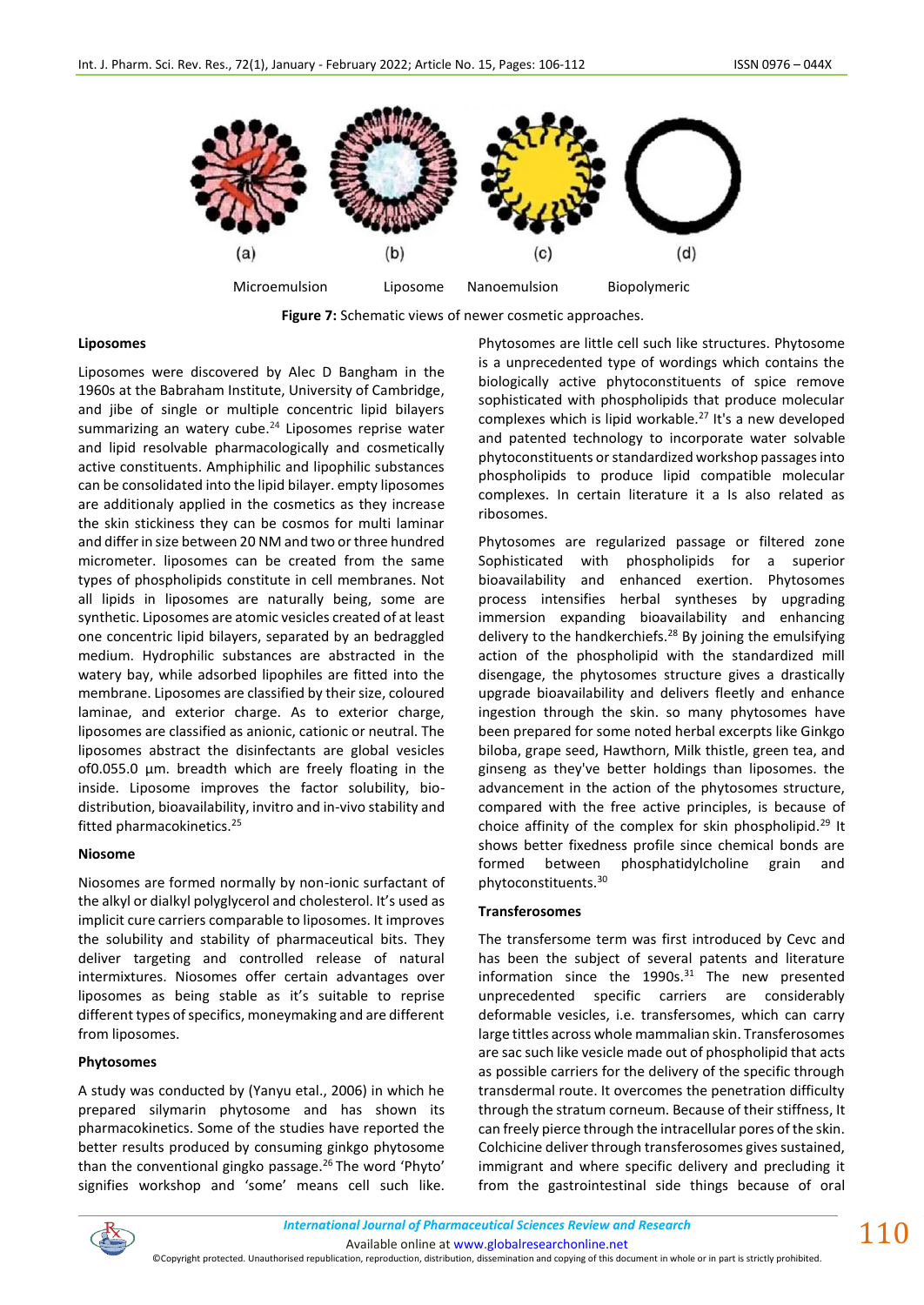administration.<sup>32</sup> Both small and large hydrophobic and hydrophilic tittles are delivered across the subcaste after setup with the transferosomes.

### **Nanoparticles**

The first observances and size sizes of nanoparticles had been made during the first decade of the 20th century by Richard Adolf Zsigmondy, winner of the 1925 Nobel Prize in Chemistry, who made a detailed study of gold sols and other nanomaterials with sizes down to 10 nm using an ultramicroscope. Nanoparticles have a molecular size in between 1100 nm. Nanoparticles are made out of synthetic or semisynthetic polymers having nano or sub nanosized designs. In nanotechnology, a small item that used in all unit with respect to its transport is characterized as tittle.<sup>33</sup> Nanoparticles can freely arrive at the effective where as the wording is synopsized in it freely. Microencapsulation of natural concentrate in nanoparticulate is an effective way used to shield food members or specific from variable losses, decay, or relation with other members.<sup>34</sup> Nanoparticles show several benefits like solubility refinement, productiveness refinement, bioavailability refinement, pilule reduction and upgraded retention of herbal specifics. As compared with liposomes, the weight of lipophilic substance by nanoparticles is much refined.

## **Microemulsions and Nanoemulsions**

The term microemulsion, which was first used in 1943 by Hoar and Schulman, is obscure because it isn't clear from the term that several phases and structures can be present. Water or unctuous globules and bicontinuous structures can form yea within the microemulsion specialties. The tactics of nano encapsulating antioxidant members into sunscreens was developed to combat free revolutionists generated by unconscionable exposure to UV radiation.<sup>18</sup> These wordings have been hailed as an innovative photoprotective and chemo preventive strategy to shield the natural skin $35$  Protection against UV radiation has wax an important issue, as we're at trouble of sunburn and developing skin cancer due to overexposure to ultraviolet radiation (UVR) from the sun.<sup>36</sup> Microemulsions and nano-emulsions are O/ W type mixture having the size of untold microns. They're utilised for the veterinary reason for being nontoxic and nonirritant in nature. The remedy is packed in the internal stage and can deliver for a long time because of direct contact with the handkerchiefs. Lipophilic remedies as being made into o/ w/ o mixture, macrophages phagocytosed the drops of painting and increase its immersion in liver, stripe and spleen.<sup>46</sup>

## **Cubosomes**

In 1999 P&G had before begun applying technologies that blended aspects of pharmaceutical products (delivery to and through skin) and consumer products emphasis on softening and conditioning of skin rather than physiological stuff. Although it's theoretically possible to simply bit the solid monoolein into small flecks, its sticky nature claimed another redoing to forestall kohl cohesion. The generality developed from there to endeavor spray drying of a disbandment of cubosomes with modified energy also present to digest the monoolein and fence against kohl cohesion. Cubosomes are bicontinuous boxlike stages, chording of two independent, continued, but nonintersecting hydrophilic regions partitions by a lipid class that's twisted into discontinuous nigligible face with zero normal arch. The continued and periodic structure results in a really high consistancy of the bulk boxlike phase. Notwithstanding, cubosomes prepared in disbandment maintain a nanometer structure identical to that of the bulk boxlike stage notwithstanding yield a much lower, water cognate density. Compared with liposomes, cubosomes have much evolved bilayer are at o fleck volume proportions. They've capableness to join lipophilic, amphiphilic, and water purifier beautifying flecks. This system may be utilised as a demanding system for beautifying expression.<sup>37</sup>

### **Future Scope**

In order to assuage these concern and to meet public demand, expansive examen on herbal drug is challenged to be accepted not only for their great healthcare value but also for the corporate benefit. There are huge differences regarding the bane and safety of nanomaterials. colourful examinations are being carried out to determine the possible health hazard and bane. Major variations are observed with changes in civilization form, harvesting forms, use for manures and germicide and waste disposal. There are defined regulations and essays for herbal medicinal products in pharmacopoeias. But there's no uniformity in herbal medicinal product regulations, which is a major concern for the herbal medicinal product manufactures as they can not prepare the standardized product for the global call. Also, legion countries have defined regulation for herbal medicinal products, As if this isn't enough, GMP standard are varying across countries.

## **CONCLUSION**

Herbal cosmetics are go, using admissible decorative constituents to form the base in which one or else herbal constituents are used to treat different skin diseases and for the beautification. The chemical statement of all these decorative products includes addition of multicoloured natural addons like waxes, canvases natural colour, natural fragrancies and land of mills like leaves, etc. Also has a great future ahead as compared to the synthetic cosmetics. Proper regulation of these spices and standardization will lead to tremendous and significant growth in herbal cosmetics field. The use of herbal cosmetics has increased by too legion cliques in the particular care system and there's a great demand for herbal cosmetics. This information is useful for the additional examination work, privacy of chemical existents from original medication delivery system in herbals and expression of original medication delivery system in herbals. Herbal medications have cornucopia of healing eventualities which should be assayed through some value



<sup>©</sup>Copyright protected. Unauthorised republication, reproduction, distribution, dissemination and copying of this document in whole or in part is strictly prohibited.